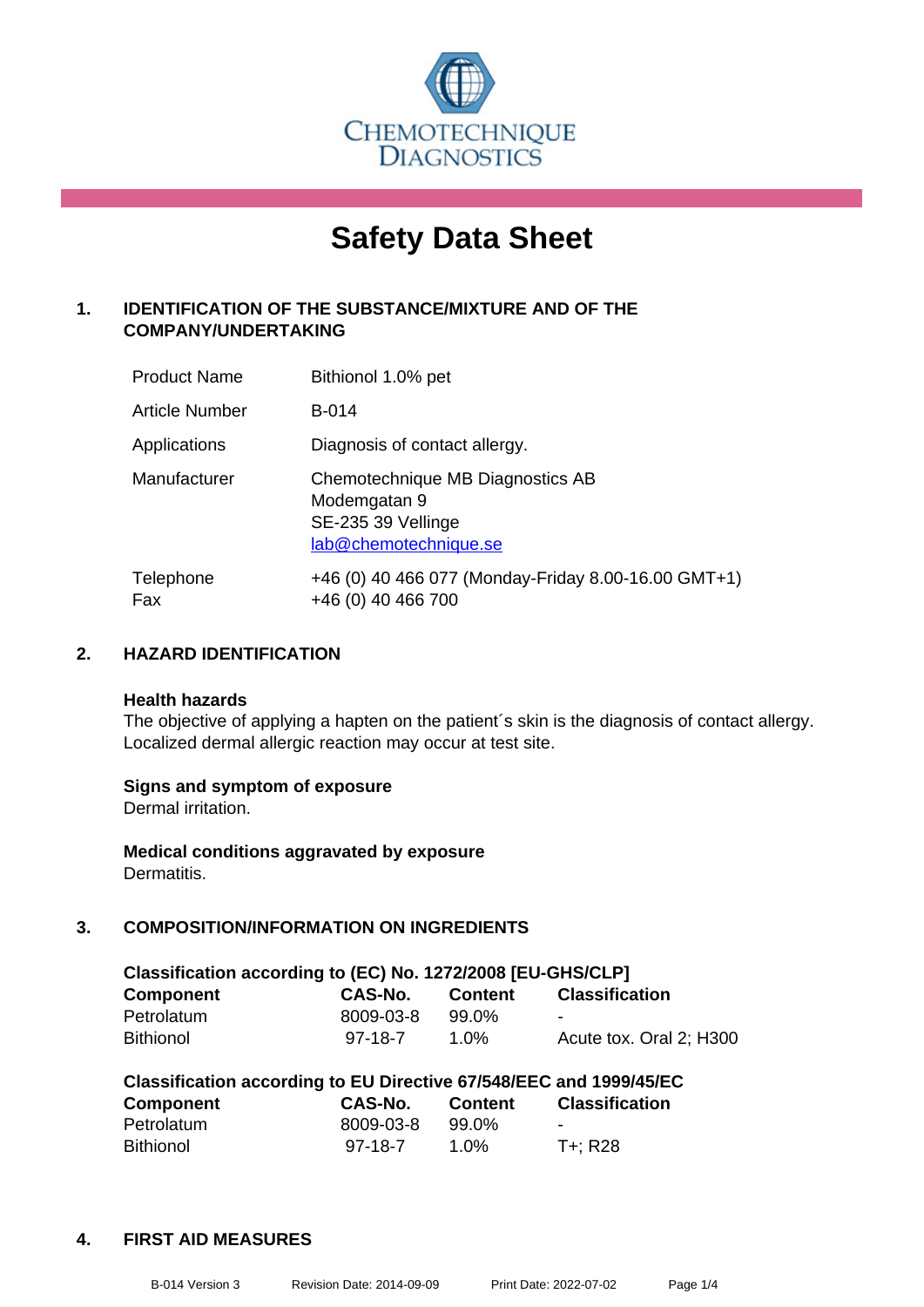#### **Emergency and first aid procedures**

Obtain medical attention.

# **5. FIRE-FIGHTING MEASURES\***

## **Suitable extinguish media**

CO2, powder or water spray. Fight larger fires with water spray or alcohol resistant foam.

## **For safety reasons unsuitable extinguishing agents** Water with full jet.

**Special protective equipment for fire-fighters** Wear self-contained respiratory protective device. Wear fully protective suit.

\*Data is shown for petrolatum only

# **6. ACCIDENTAL RELEASES MEASURES**

**Steps to be taken if material is released or spilled** Contain and place in a closed container.

# **7. HANDLING AND STORAGE**

**Precautions to be taken in handling and storage** Store dark at 5-8°C. Avoid extended exposure to light. FOR EXTERNAL USE ONLY.

# **8. EXPOSURE CONTROLS/PERSONAL PROTECTION**

**Respiratory protection** Not required.

**Ventilation** Local exhaust.

**Protective gloves** Disposal gloves.

## **Eye protection**

Not required with normal use.

## **Work/Hygienic practices**

Wash hands after each use.

# **9. PHYSICAL AND CHEMICAL PROPERTIES**

Appearance Ivory White Semi-solid Odour **Odourless** 

Melting point\* 50-55° C Boiling point\* No data available Flash point\* >100°C Self ignition\* Product does not self ignite.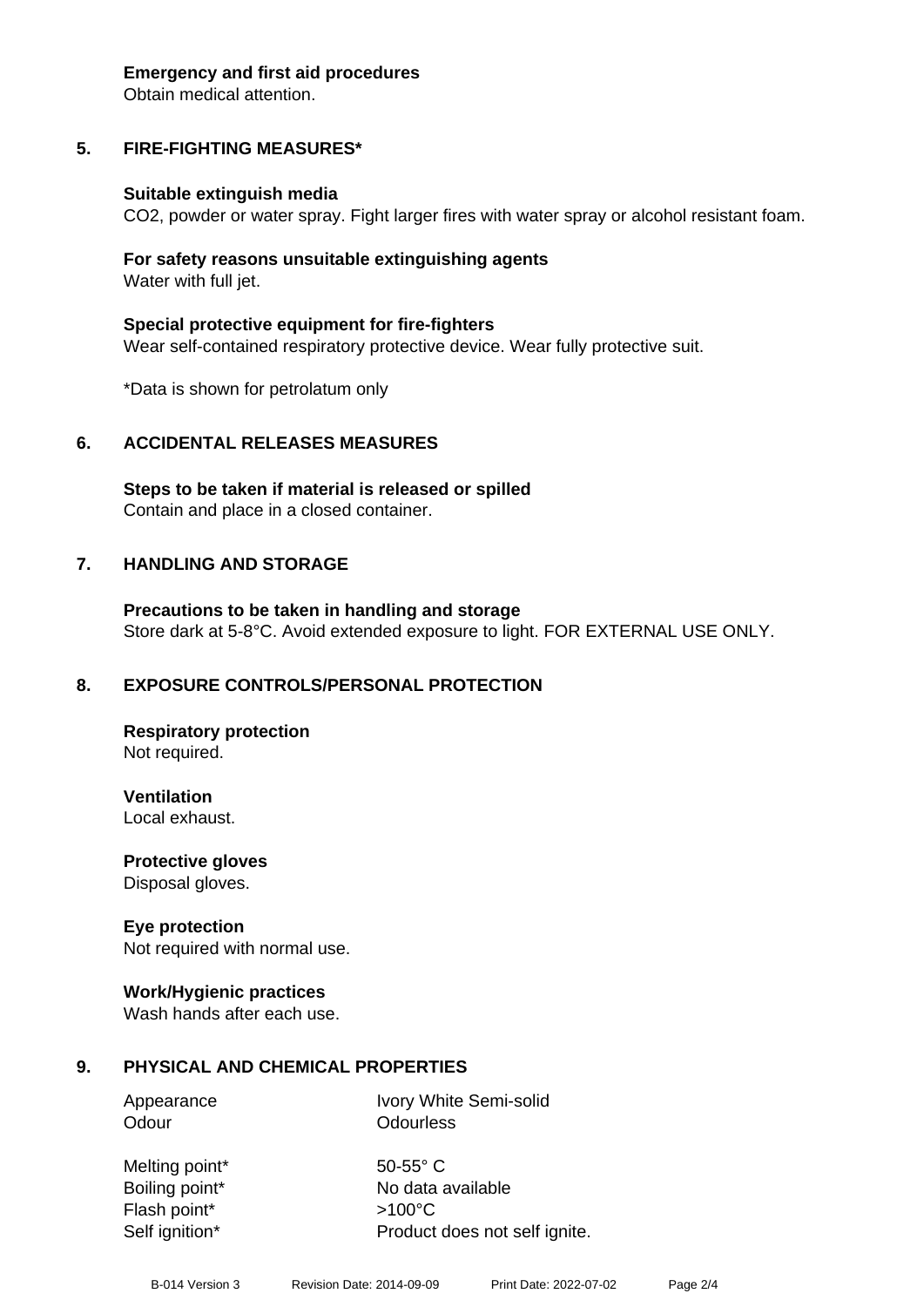Density\* No data available. Solubility in/Miscibility with Water\*

Danger of explosion\* Product does not present an explosion hazard. Insoluble

\*Data is shown for petrolatum only

## **10. STABILITY AND REACTIVITY**

#### **Incompability**

May react with strong oxidizing agents.

## **Stability**

Stable at recommended storage conditions.

## **Hazardous byproducts**

Combustion may generate CO, CO2 and other oxides.

# **Hazardous polymerization**

Will not occur.

## **11. TOXICOLOGICAL INFORMATION**

No data available.

## **12. ECOLOGICAL INFORMATION**

No data available.

## **13. DISPOSAL CONSIDERATIONS**

**Waste disposal method** Comply with federal, state/provincial and local regulation.

## **14. TRANSPORT INFORMATION**

Not dangerous goods.

## **15. REGULATORY INFORMATION**

The classification is according to the latest editions of the EU lists, and extended by company and literature data.

## **16. OTHER INFORMATION**

## **Text of H-statements and R-phrases mentioned in Section 3**

| Acute toxicity, Oral (Category 2) |
|-----------------------------------|
| Fatal if swallowed                |
| Very toxic                        |
| Very toxic if swallowed           |
|                                   |